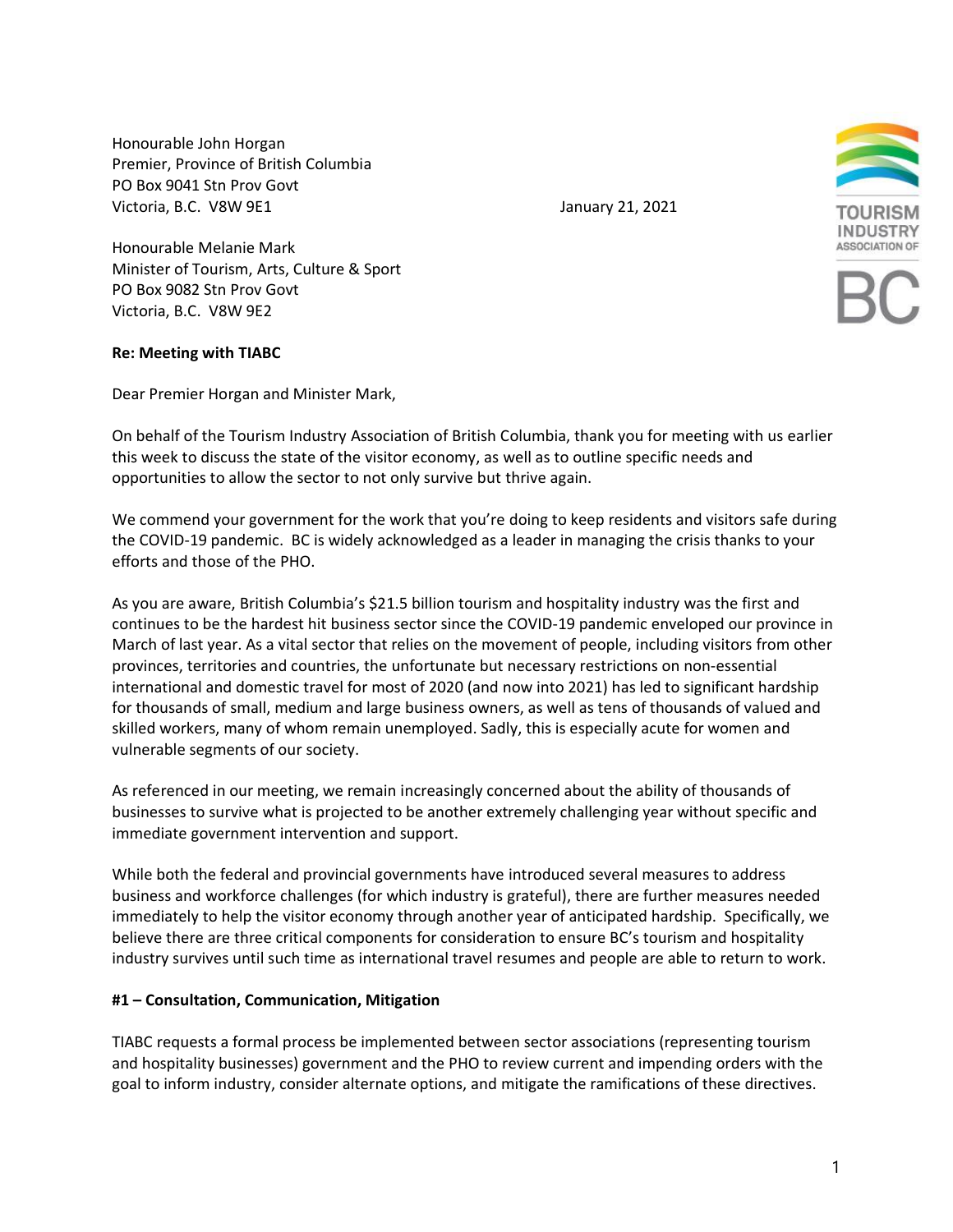By way of context, each time the Province announces further restrictions or directives that affect hotels, restaurants, airlines and myriad other tourism and hospitality businesses, public confidence in travel plunges resulting in a flood of cancellations that wreak havoc with staffing, operations and revenues. Especially during these challenging times, tourism and hospitality business owners need some semblance of certainty, or at the very least enough notice to adjust their operations to lessen the impact of any new order.



As more countries, provinces, states and cities around the world open or prepare to re-open to non-essential international travel, the Province must identify criteria and work with the tourism and hospitality industry, as well as the federal government, to develop a re-opening plan that includes key components such as ubiquitous rapid testing, an accelerated vaccination program (e.g. for all service workers), border mobility, a workforce strategy, and marketing investments that consider timelines and objectives for each tenet. Sector associations, coalitions and tourism business leaders are committed to work directly with government, as well as agencies such as Destination BC and the PHO on the core elements of a re-opening plan to ensure we are prepared to welcome visitors again when the time is right.

## **#3 – Closing Financial Relief Gaps**

Further government assistance in the form of working capital grants and/or government-secured loans is necessary to allow businesses to remain solvent until such time as domestic, and more importantly, international non-essential travel resumes. While some existing government programs have been welcome and helpful, particularly for small and medium-sized enterprises, there are multiple iconic and larger businesses including attractions, hotels, resorts, transportation providers, and others that have yet to qualify for assistance or are unable to access relief measures resulting in billions of dollars in revenue losses collectively. Under normal circumstances, these anchor businesses not only directly employ thousands of skilled and valued employees, they also support a robust tourism eco-system in virtually every community in the province.

Finally, as previously referenced, we believe it is critically important for government to allocate significant resources to accelerate the rate of vaccinations for British Columbians, as well as utilization of rapid testing/screening for both residents and visitors. These steps are vital to tourism and hospitality recovery efforts over the next few months and to avoid further erosion of the visitor economy.

Recognizing the fluidity of the crisis and evolving government priorities to address various pandemicrelated issues, we nonetheless look forward to working closely with you to move these initiatives forward in short order.

In closing, it is important to note that since the start of the pandemic, virtually every operating tourism and hospitality business has gone above and beyond the call with COVID-19 health and safety protocols to ensure that guests, workers and communities are safe and protected.